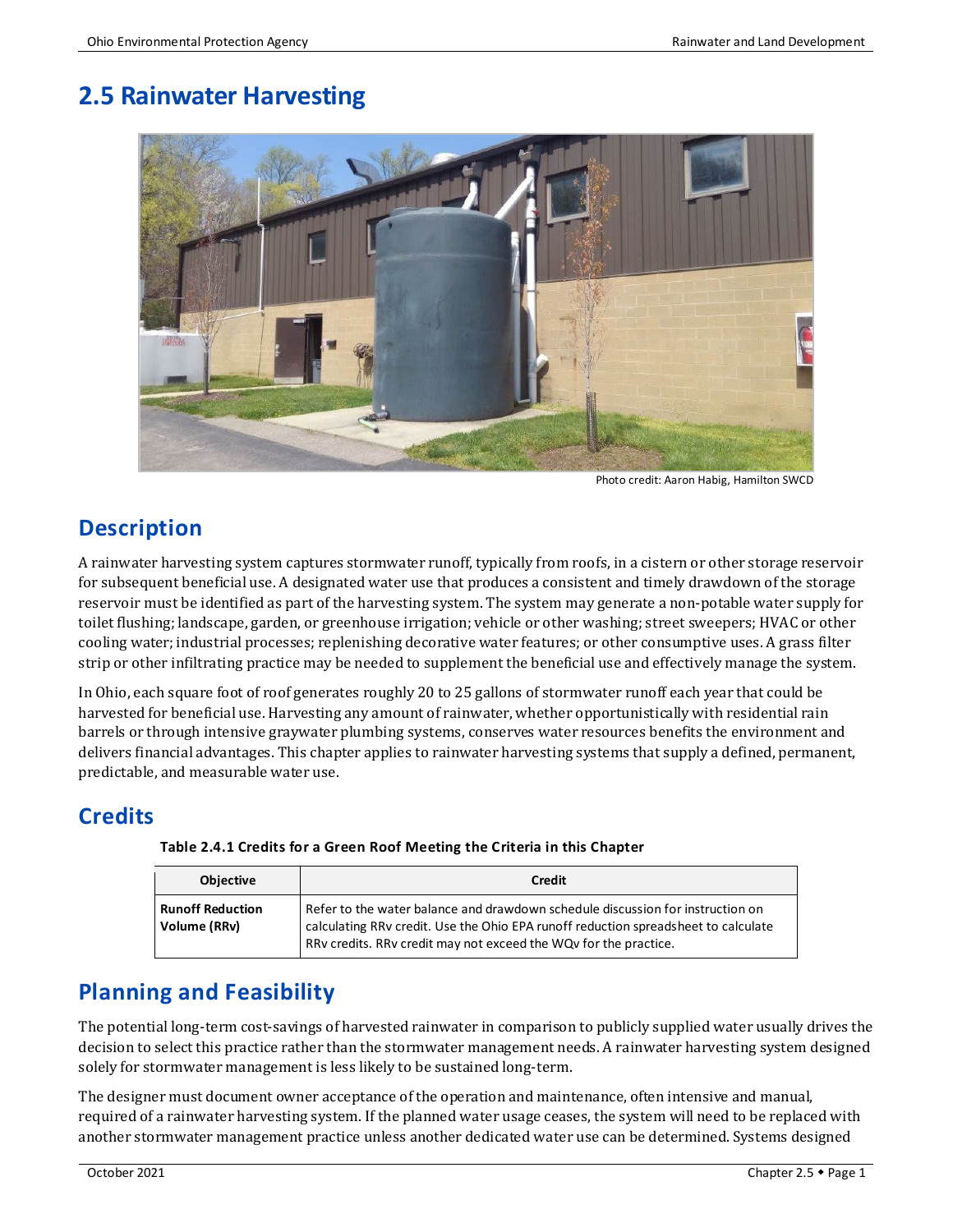with multiple dedicated water uses may be more likely to have long-term success.

A harvesting system may not store all the runoff generated from the collection area. An adequate outlet must be available to receive and, when necessary, include a practice to treat runoff bypassed by the system during large storms or extended periods of rain.

Design and install a harvesting system to meet all applicable state and local building and plumbing codes. Installation may require special licensing and inspections. Most indoor uses require complete separation from the normal plumbing with special labeling on pipes and faucets. Plumbing requirements are beyond the scope of this chapter.

# **Design Criteria**

The focus of this chapter is crediting rainwater harvesting as stormwater management. Much of the overall system design will be influenced by the dedicated beneficial use. Detail the entire rainwater harvesting system in the storm water pollution prevention plan (SWP3) including the contributing drainage area, collection system, pretreatment, storage reservoir(s), dedicated water use distribution system (excluding interior plumbing), and any secondary infiltration practice.

## **Dedicated Water Use and Drawdown Schedule**

To be eligible for runoff reduction credit as a stormwater management practice, a rainwater harvesting system must include a dedicated end-use to regularly drawdown the harvested water. The dedicated water use must:

- be permanent or sustainable long-term,
- be a year-round demand,
- produce a consistent drawdown that will allow for capture from most individual storm events and,
- drain to a sanitary sewer after non-consuming uses (for example, vehicle wash water).

Multiple dedicated uses or a supplemental infiltration practice designed according to the proper standard may be needed to meet these conditions. Installing rain barrels on individual residential homes can collectively provide great value but is not considered permanent infrastructure with a dependable long-term use.

From the identified water use or uses, develop a drawdown schedule on a minimum daily basis over the course of a year. Document the calculations, including the assumptions and data sources, used to determine the water demand. Design systems that irrigate on the amount of water necessary to maintain healthy vegetation without resulting in runoff of the irrigated water.

## **Water Balance and Runoff Reduction Credits**

A water balance or budget determines the quantity of runoff from the contributing area that will be captured by the harvesting system and whether it will be sufficient for the intended use. Develop an accurate water balance in terms of annual volume that accounts for:

- runoff from the impervious collection area using a runoff coefficient of 0.95,
- water losses (first flush diversions, overflows, etc.),
- available storage reservoir capacity (excluding dead storage and freeboard),
- the drawdown schedule, and
- the capacity of any secondary infiltration practice.

Use Ohio EPA's Rainwater Harvesting Spreadsheet to develop a water balance and calculate the RRv for simple systems. If a precise supply and availability of harvested water is critical to the beneficial use, calculate a water balance using a continuous-simulation or other hydrologic model capable of evaluating precipitation records and planned withdrawals on a daily or more frequent time-step. Use the most current and local 30-year record of hourly rainfall provided by the National Oceanic and Atmospheric Administration (NOAA).

Any remaining WQv associated with the contributing drainage area (less RRv) must be directed to an designed postconstruction stormwater management practice.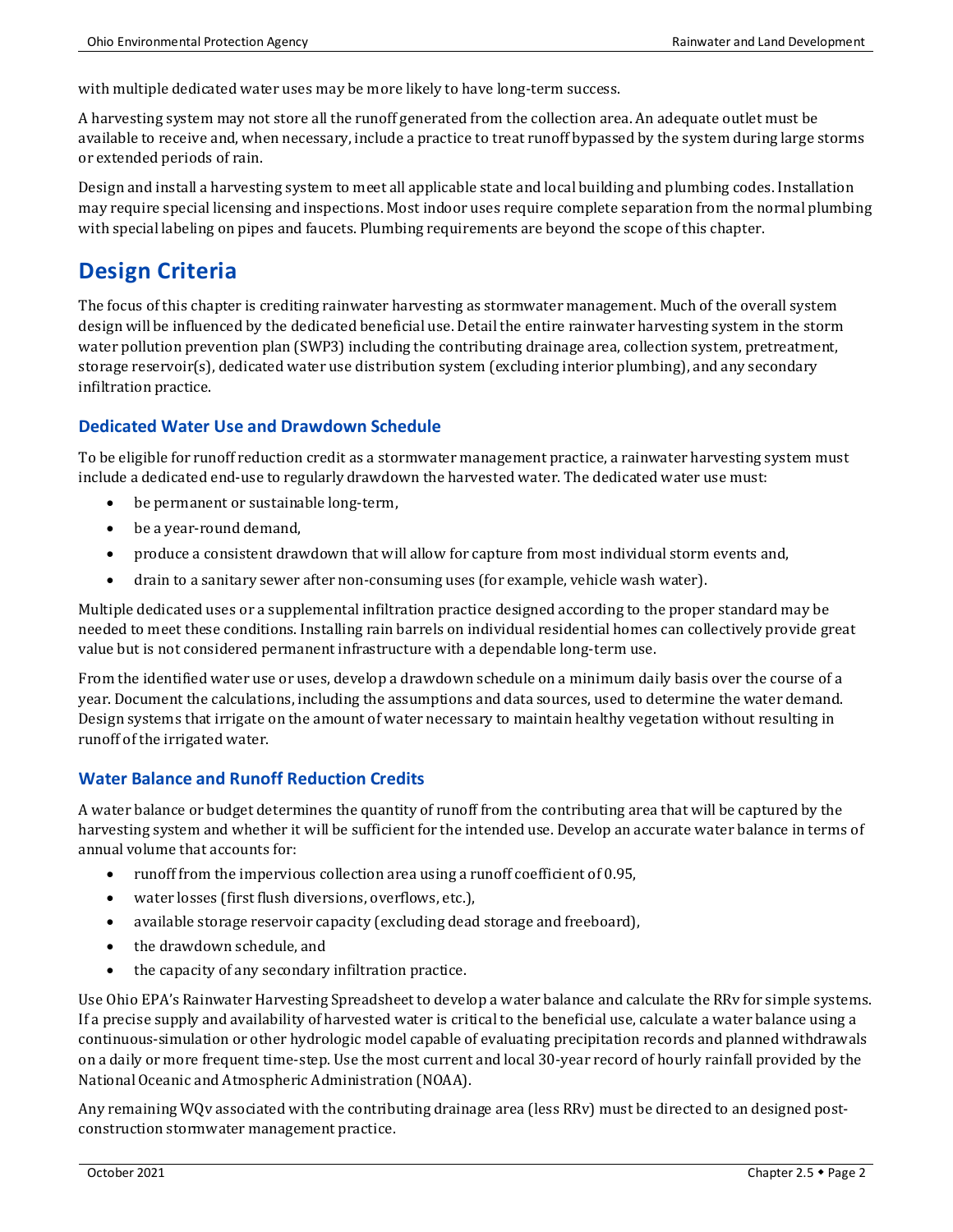## **Contributing Drainage Area**

The contributing drainage area, or area from which the stormwater runoff will be collected, influences the volume and quality of water available for harvesting. In most cases, the potential for contamination from spills and leaks is reduced by limiting the contributing drainage area to roofs. A pitched roof may reduce the build-up of contaminates on the roof surface. Avoid roof materials that may leach trace metals and other toxic compounds. Membrane or metal roofs are recommended (Cabell, 2009). Collecting runoff from paved, at-grade surfaces may require pretreatment (oil/grease separator, biofiltration, etc.) and should be limited to low-risk, low-use pavement.



**Figure 2.5.1 Schematic of a Rainwater Harvesting System (after Sample, 2019)**

## **Runoff Collection System**

The runoff collection system must have sufficient capacity to carry the design storm. Use standard sizing procedures for roof drains, gutters, and downspouts for most applications. Closed systems can further reduce the potential for contaminates to enter the system. Screens at inlets or collection points may limit clogging by leaves or debris.

## **Storage Reservoir**

Provide a storage reservoir with the capacity to store the water volume budgeted for the planned beneficial use(s) plus any necessary dead storage or freeboard. Locate appropriately sized outlets to provide the design volume within the reservoir. An outlet directed to any secondary infiltration practices may needed to draw down storage between storm events. Provide means to completely drain the reservoir for cleaning and maintenance.

The reservoir may be above or below ground. Aboveground tanks produce hydraulic head to move water to the end use. Underground cisterns save space and regulate water temperature but must be designed to prevent flotation when empty, flooding from surface water, and conflicts with underground utilities.

## **Water Quality and Pretreatment**

Ensure the quality of the harvested water is compatible with the dedicated end use. Laboratory testing of runoff samples may be desired if water quality is a significant concern. Consider pretreating the harvested water with a first flush diverter, roof washer, or filter system to remove sediment and other contaminates. First flush diverters should be sized to bypass 25 gallons per 1,000 square foot of drainage area (one mm of rainfall). Use a filter efficiency rate of 95 percent in design calculations.

Design a minimum of six inches of dead storage at the



**Figure 2.5.2 Illustration of Two Possible Storage Reservoir Inlet Configurations**

bottom of the reservoir to store sediment. Figure 2.5.2 illustrates inlet configurations that may help prevent resuspending the accumulated sediment yet still oxygenate stored water, which may also inhibit the growth of harmful bacteria.

Specify proper seals for all tank penetrations and throughout the system to discourage mosquito breeding. Use screens to prevent debris, birds, and rodents from entering the reservoir. Consider a floating outlet configured draw from just below the water surface to protect from oils and floating trash. Shade aboveground tanks from direct sunlight to inhibit algae growth and moderate temperature.